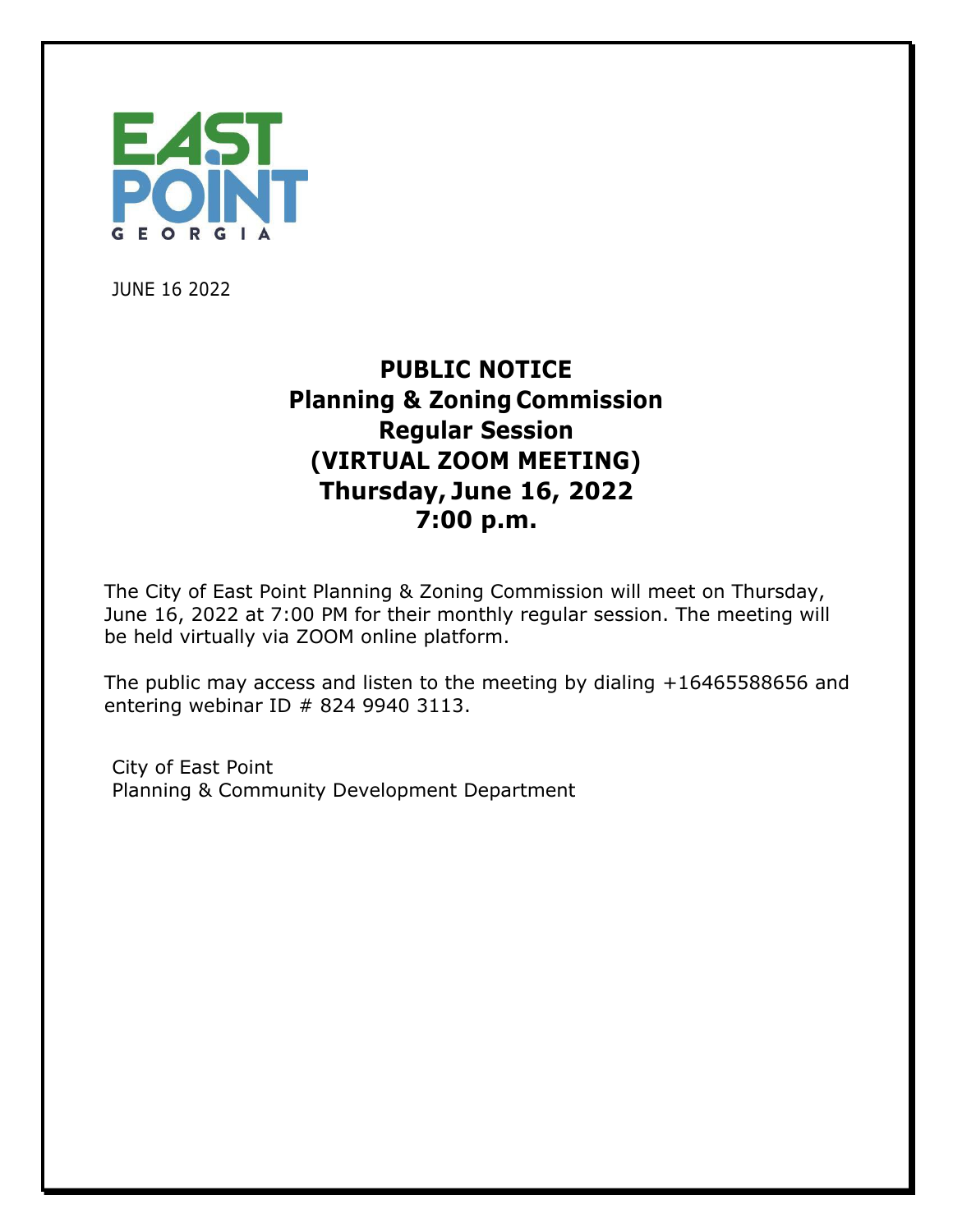

## **PLANNING AND ZONING COMMISSION REGULAR MEETING AGENDA**

### **June 16, 2022 @7:00p.m. Virtual Meeting**

#### **PLANNING & COMMUNITY DEVELOPMENT** *eastpointcity.org*

Join by Webinar Link: [link,](https://us02web.zoom.us/j/82499403113) or Dial byPhone: +16465588656 and Enter WebinarID: # 824 9940 3113

Call to Order

- I. Roll Call of Commissioners
- II. Moment of Silence<br>III. Adoption of the Age
- Adoption of the Agenda
- IV. Approval of the May 19<sup>th</sup> Meeting Minutes
- V. Old Business Willingham Corridor Study by John Tuley<br>VI. New Business
- **New Business**

| # | <b>Case Number</b> | <b>Applicant</b>                      | <b>Location/Description</b>                                                                                                                                      | <b>Case Type</b>                                                                              |
|---|--------------------|---------------------------------------|------------------------------------------------------------------------------------------------------------------------------------------------------------------|-----------------------------------------------------------------------------------------------|
| 1 | 2022U-001-02       | <b>Marshal Conner</b><br><b>Bryan</b> | 2218 Pinehurst Dr<br>Applicant seeks Special Use Permit to install<br>prefabricated structure to be used as habitable<br>accessory structure                     | <b>Special Use</b><br><b>Permit</b><br>Deferred at<br>Regular<br>Meeting on<br>April 21, 2022 |
| 2 | 2022V-002-03       | <b>Harold Buckley</b>                 | 874 Cleveland Ave<br>Applicant seeks 4 part variance to include:<br>driveway variance, entrance variance, façade<br>fenestration variance, and curb-cut variance | Variance<br>Deferred at<br>Regular<br>Meeting on<br>April 21, 2022                            |
| 3 | 2022U-002-01       | <b>Scott</b><br>Tremmel               | 1669 Neely Ave<br>Applicant seeks special use permit to convert<br>garage into a livable loft area                                                               | <b>Special Use</b><br>Permit<br>Deferred at<br>Regular<br>Meeting on<br>May 19, 2022          |
| 4 | 2022RZ-001-03      | Dr. Ifetayo<br>Ojelade                | 2538 Stone Road<br>Applicant seeks to rezone property from R-L to<br>M-I to establish a psychology office                                                        | Rezoning<br>Deferred at<br>Regular<br>Meeting on<br>May 19, 2022                              |